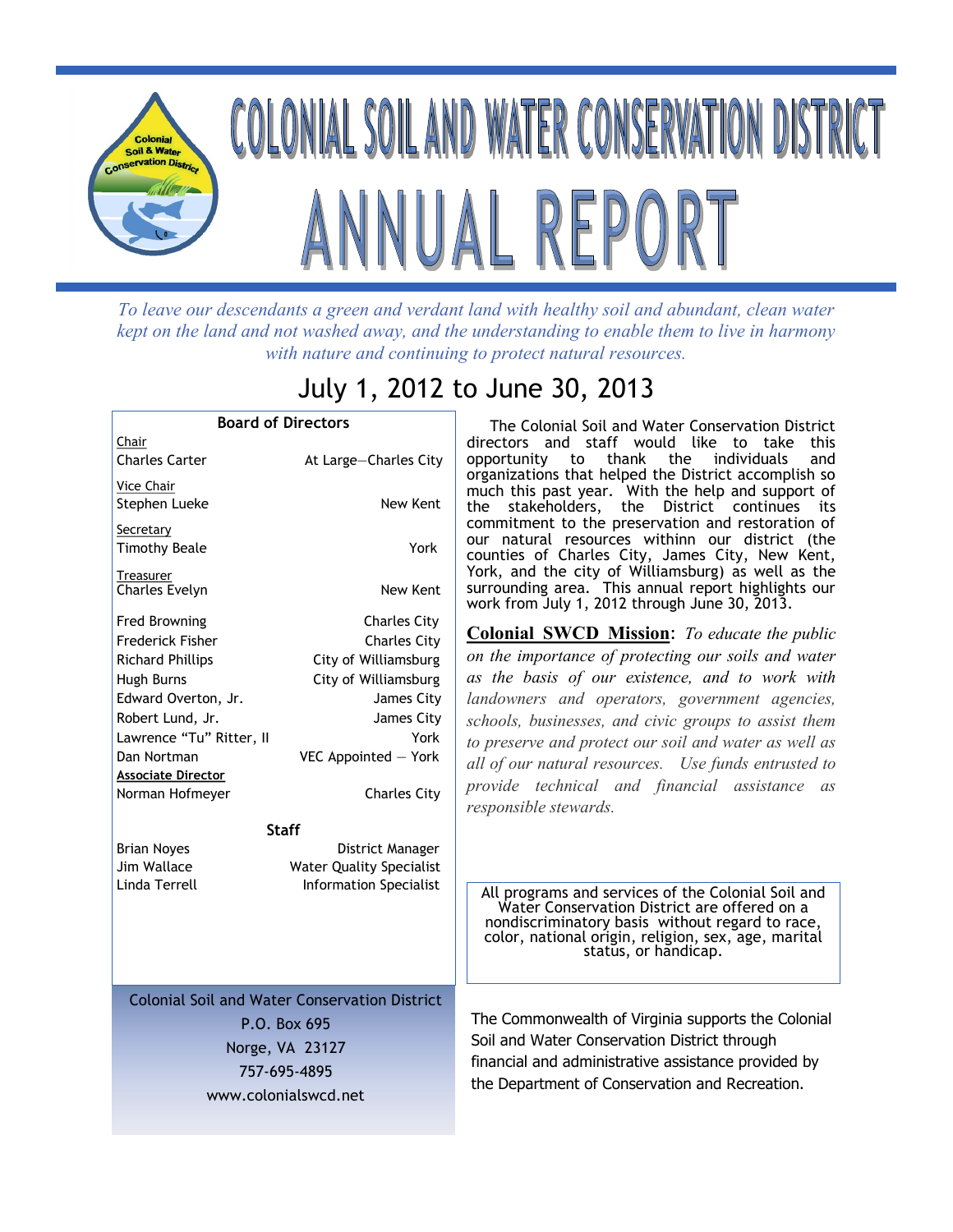## Virginia Agricultural Cost Share Program

 Implementation of BMPs within the CSWCD during the fiscal year continued to be brisk. As part of the District's contract with the Commonwealth, a minimum of 90% of Virginia Agricultural Cost Share Program funds are required to be utilized annually for agricultural conservation practices which reduce nutrient and sediment pollution.

 Fortunately, the CSWCD was successful not only in allocating 100% of their original funding, but also securing supplemental financial resources to get additional conservation practices on the ground. To learn more about specific practices implemented in your area please visit the following site:

http://dswcapps.dcr.virginia.gov/htdocs/progs/ BMP\_query.aspx



| BMP                              | Funded       | Acres  |
|----------------------------------|--------------|--------|
| No-till                          | \$83,342.50  | 3333.7 |
| Split N Apps                     | \$38,043.00  | 7245.3 |
| <b>Cover Crops</b>               | \$183,650.00 | 4027.7 |
| 2013 NMPs                        | \$16,754.20  |        |
| <b>2012 NMPs</b>                 | \$12,710.20  |        |
| <b>2011 NMPs</b>                 | \$13,646.00  |        |
| <b>TOTAL BMP</b><br>Expenditures | \$348,145.90 |        |

## Envirothon

 Jamestown High School once again represented the Colonial Soil and Water District at the Area III regional competition held on April 17th in Tappahannock. The team was led by Charlie Dubay, a retired teacher from Jamestown, and Scott Thomas, Director of Engineering & Resource Protection for James City County. The students had a fantastic competition placing first in 3 of the 6 areas of testing, securing their first place finish.

 This win allowed them represent our Area III at the state competition held at Virginia State University in May. Competition was a little tougher at the state level and the team captured 2 seconds in the area testing leading to a sixth place overall finish. Team members included: Mayee Chen; Elisa Van Dyke; Jol Burgan; Meggie Nelson; Sally Gray; Hanqi Du; Lea McMahan; Leslie Griffith.

 Envirothon is a hands-on, outdoor competition designed to challenge and test students knowledge of soils/land use, aquatic ecology, forestry, wildlife and current environmental issues. The program is field-oriented, community based, and gives students an opportunity to work with natural resource professionals. The Colonial SWCD proudly supports the Envirothon with educational and financial resources.



The team showing off their first place medals and trophy at the Area Competition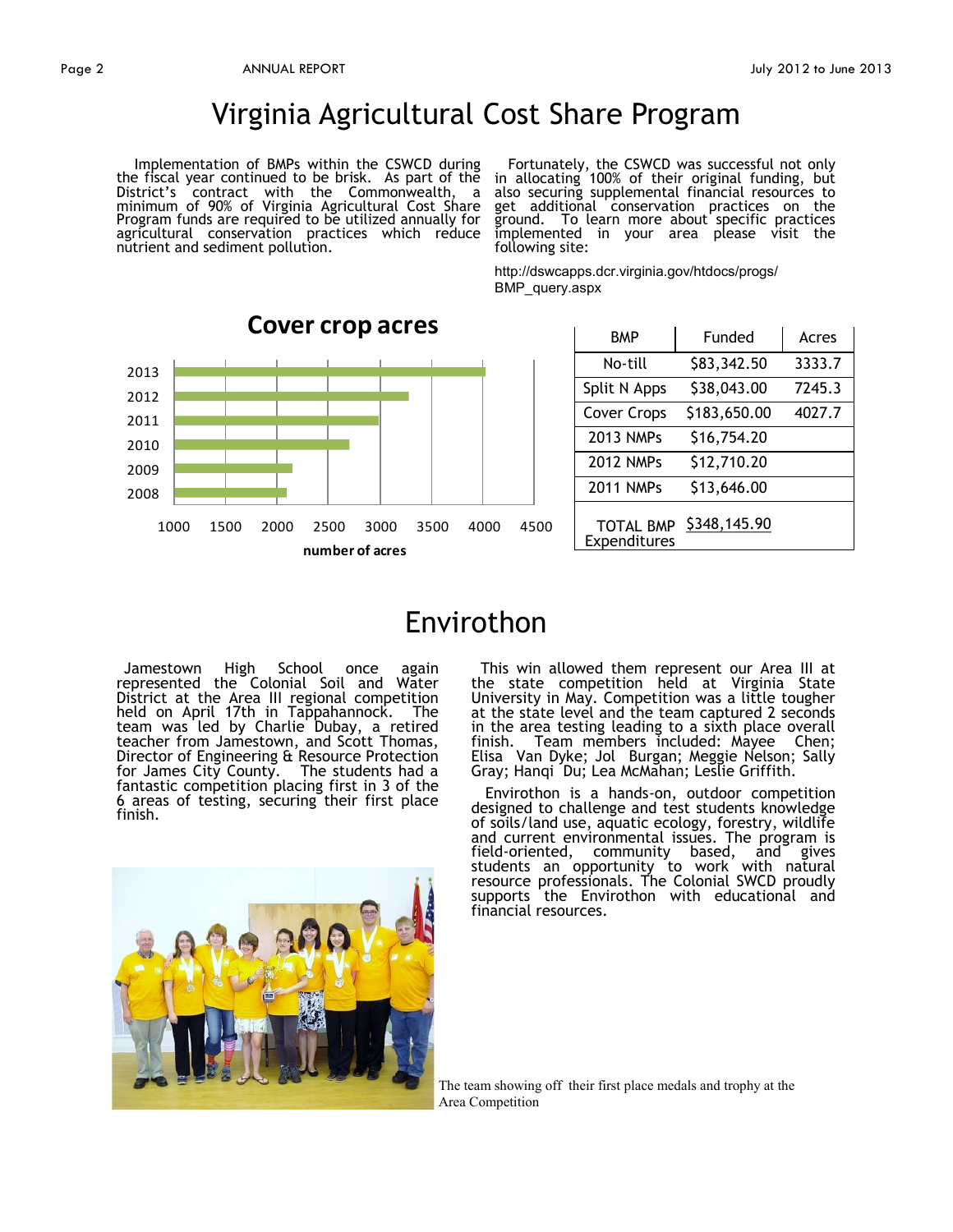

Common area planted with Crimson Clover to improve adulterated soils that won't support traditional vegetation such as turf. The soil needs to be improved in a cost effective manner and furnish esthetic appeal.



Area planted with Cosmos after Crimson Clover. These plantings offer improved soil quality, stabilized eroding soil, and intercept<br>stormwater runoff by generating superior bio<br>mass and soil function. Soils are improved so<br>alternative vegetation such as turf can be<br>seeded with a better probability of surv

 The District was involved with a number of urban projects in cooperation with homeowner associations and civic organizations this The District has strived to offer a<br>comprehensive menu of comprehensive menu services to those who are interested in installing Best Management Practices<br>(BMPs) on the urban on the urban landscape. Services include<br>developing BMP designs, developing practice specifications,<br>material cost estimates, cost estimates, installation guidance, and on site consultation to aid<br>landowners in the landowners in the evaluation of<br>alternatives. The The process allows the landowner to consider a wide-range of site specific physical features, as well as cultural factors such as budget limitations and community objectives. The landowner

is encouraged to select BMPs that will complement<br>existing stormwater stormwater<br>These infrastructure. services are offered free of charge to the landowner and the client is free to choose any level of service. Another service offered by the District is the actual BMP installation. The BMP installation. The<br>District offers equipment and materials at cost to those partners willing to<br>demonstrate effective demonstrate effective<br>practice alternatives. practice alternatives. Participating organizations Participating organizations<br>who agreed to BMP demonstrations were better served to facilitate the transfer of needed technical information and further the<br>scope of BMP scope of BMP<br>
implementation. BMPs implementation. applied to common areas<br>within the community within the community become a model to address recurring problems found on

**Urban BMPs**

surrounding private property.





Using no till planting to benefit the soil